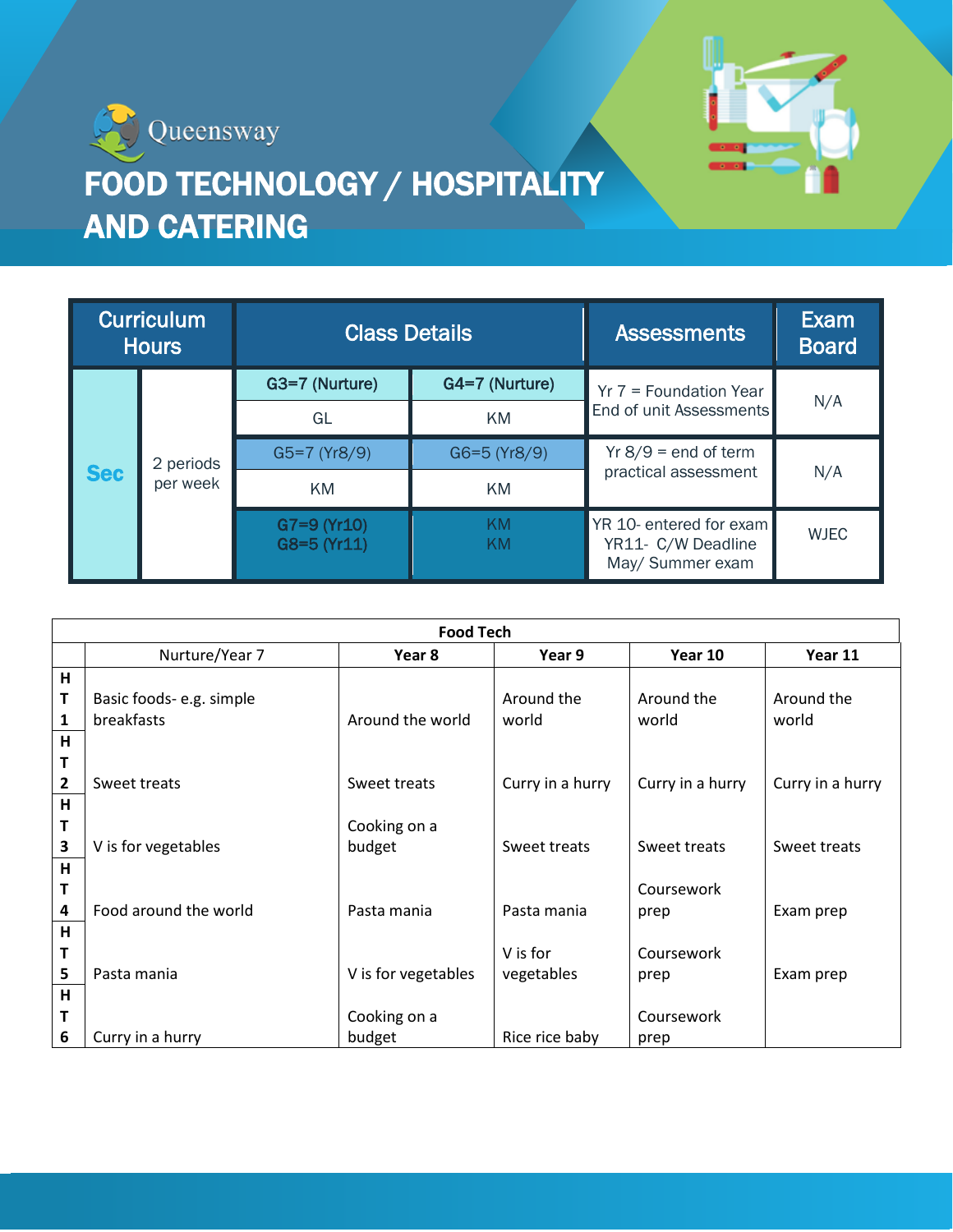| <b>Secondary Curriculum</b>               |                                      |                                      |                                                                                                                                          |                                                                                                                                                            |                                                                    |  |  |  |  |
|-------------------------------------------|--------------------------------------|--------------------------------------|------------------------------------------------------------------------------------------------------------------------------------------|------------------------------------------------------------------------------------------------------------------------------------------------------------|--------------------------------------------------------------------|--|--|--|--|
| Food Tech - 5 Year Plan - Queensway South |                                      |                                      |                                                                                                                                          |                                                                                                                                                            |                                                                    |  |  |  |  |
|                                           | Nurture/Year 7                       | Year <sub>8</sub>                    | Year 9                                                                                                                                   | Year 10                                                                                                                                                    | Year 11                                                            |  |  |  |  |
| HT1                                       | Health and<br>safety/basic<br>skills | health and safety/<br>healthy eating | WJEC catering and<br>hospitality, AO1 THE<br><b>ENVIRONMENT IN</b><br><b>WHICH HOSPITALITY</b><br><b>AND CATERING</b><br><b>OPERATES</b> | unit 2- coursework                                                                                                                                         | WJEC catering and<br>hospitality, AO1 THE<br><b>ENVIRONMENT IN</b> |  |  |  |  |
| HT <sub>2</sub>                           |                                      |                                      |                                                                                                                                          |                                                                                                                                                            | <b>WHICH HOSPITALITY</b><br><b>AND CATERING</b><br><b>OPERATES</b> |  |  |  |  |
| HT <sub>3</sub>                           | farming-from<br>farm to fork         | planning meals/<br>packaging         | WJEC catering and<br>hospitaity, AO2<br><b>UNDERSTAND HOW</b><br><b>HOSPITALITY AND</b><br><b>CATERING</b><br><b>PROVISIONS OPERATE</b>  | WJEC catering and<br>hospitaity, AO2<br><b>UNDERSTAND HOW</b><br><b>HOSPITALITY AND</b><br><b>CATERING</b><br><b>PROVISIONS</b><br><b>OPERATE</b>          | PRACTICAL EXAM PREP                                                |  |  |  |  |
| HT4                                       |                                      |                                      |                                                                                                                                          |                                                                                                                                                            | <b>EXAM PREP</b>                                                   |  |  |  |  |
| HT5                                       | menu planning/<br>packaging          | food Bourne<br>illnesses/food        | <b>WJEC</b> catering and<br>hospitality, AO3<br><b>MEETING HEALTH</b><br><b>AND SAFETY</b>                                               | WJEC catering and<br>hospitality, AO3<br><b>MEETING HEALTH</b><br><b>AND SAFETY</b><br>REQUIREMENTS, AO4<br><b>HOW FOOD CAN</b><br><b>CAUSE ILL HEALTH</b> | <b>EXAM</b>                                                        |  |  |  |  |
| HT <sub>6</sub>                           | food poisoning                       | miles/                               | REQUIREMENTS, AO4<br>HOW FOOD CAN<br><b>CAUSE ILL HEALTH</b>                                                                             |                                                                                                                                                            |                                                                    |  |  |  |  |
|                                           |                                      |                                      |                                                                                                                                          |                                                                                                                                                            |                                                                    |  |  |  |  |

## Other Info

Food Technology follows the KS3 national curriculum for design and technology. Projects are planned to insure the aims and objectives for all pupils to make progress. Projects currently offered include, healthy eating and why nutrition is important, Food poisoning and how to reduce the risk, where food comes from (farm to fork) and planning meals that are budget friendly and easily replicated when at home as well as evaluating and suggesting ideas for improvement. The aims of the curriculum are to:

\* develop the creative, technical and practical expertise needed to perform everyday tasks confidently and to participate successfully in an increasingly technological world

parasperts- excession, in an investing, is converged. There is simple prototypes and products for a wide range of users

**\*** critique, evaluate and test their ideas and products and the work of others

\* Understand and apply the principles of nutrition and learn how to cook.

cooking on a state of the state of the state of the state of the state of the state of the state of the state o<br>The state of the state of the state of the state of the state of the state of the state of the state of the st

Currently KS4 pupils are all entered for WJEC Hospitality and catering, this course is set into two Learning objectives, entered in year 15, this allows them to to take, improve marke in year 11. Weights 19% of total greas.<br>LO2 is a coursework element where pupils are given a scenario, they then plan, make and evaluate the products they food around the entered in year 10, this allows them to re take/ improve marks in year 11. Weights 40% of total grade. make against the original scenario. This is internally moderated and marked and weights 60% of total grade LO1 is directed at the hospitality and catering industry as a whole and is assessed as an external assessment. Pupils are